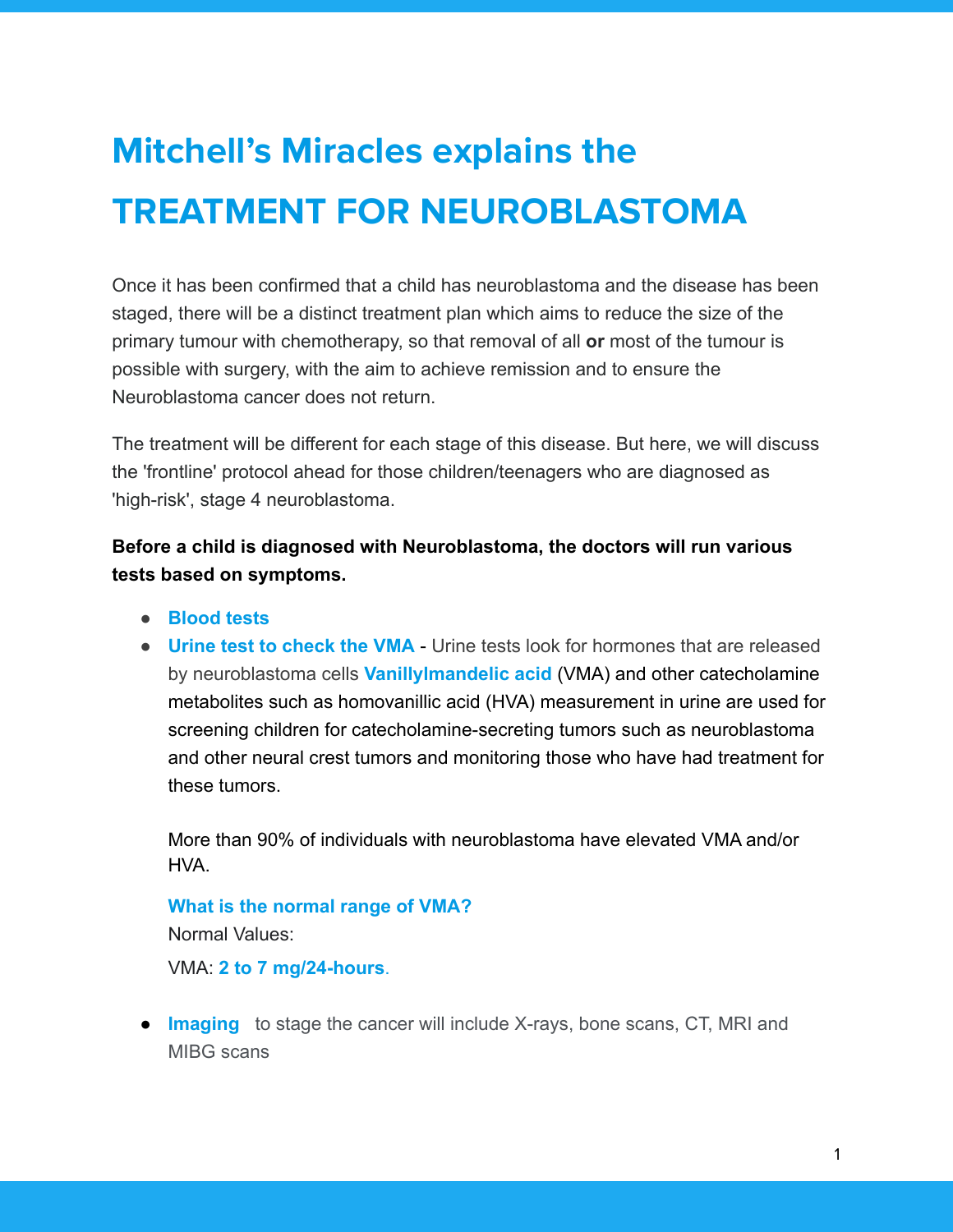## **MYCN / MYC gene explained.**

When a diagnosis of Neuroblastoma is confirmed, a bone marrow aspiration and samples of the primary tumour (after removal) will analyze the gene to determine whether it is MYCN or MYC.

Gene amplification of MYCN was one of the earliest genetic markers discovered in neuroblastoma and is still one of the strongest predictors of poor prognosis. The prevalence of MYCN amplification in neuroblastoma patients is **20%–30%** and the overall survival for these patients remains at less than 50% (23–25).



**MYCN** is an *oncogene*,a **gene** that helps control cell growth. Neuroblastoma tumors that have too many copies of MYCN tend to grow faster and may be harder to treat. Oncologists commonly call this *[MYCN-amplified](https://www.neuroblastoma-info.com/resources-and-support/glossary/#mycn-amplification).*

**The start of Neuroblastoma treatment - unless it has been altered for the specific child due to other complications.**

- **1. Operation** to insert a **hickman line / Port** this is carried out under GA (General Anesthetic) this will be the line to take bloods, and receive medicines and blood products.
- **2. Rapid Cojac** This is a combination of five chemotherapy's. (**cisplatin, vincristine, carboplatin, etoposide and cyclophosphamide**) that is delivered directly into your child's bloodstream through their central line. This therapy is administered in eight cycles, separated by intervals of ten days and is completed within 70 days of the first treatment. Modified N7 uses the drugs cyclophosphamide, doxorubicin, vincristine, cisplatin and etoposide.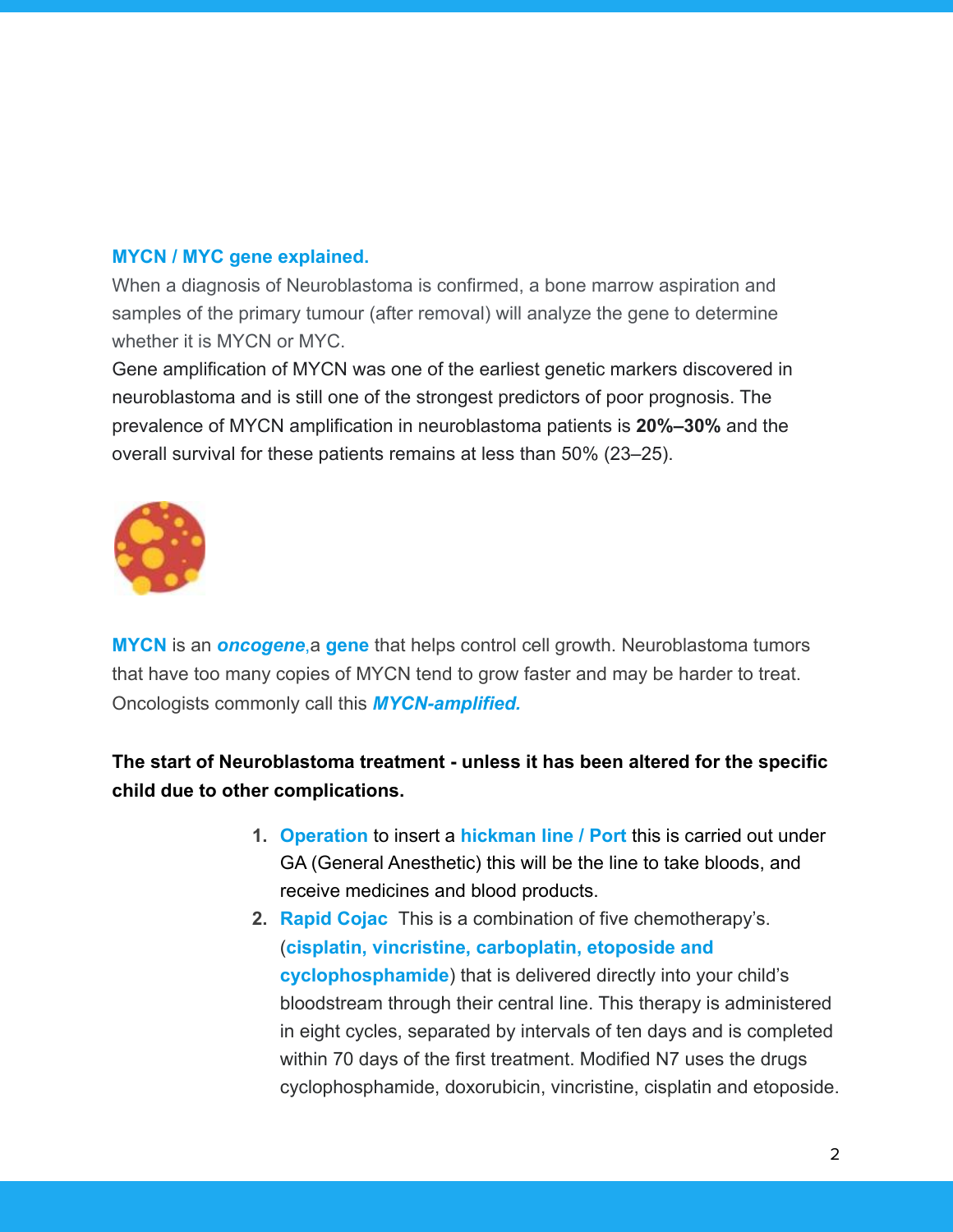One cycle lasts three-four days every three weeks, and there are five cycles. The child will also be given a 'growth factor' known as **G-CSF** as an injection, given daily between cycles to reduce the risk of infection In high-risk patients, the use of Rapid COJEC is to give high doses of chemotherapy over a shorter time which may improve survival.

- **3. Why G-CSF is given and the Definition of febrile neutropenia explained** Febrile neutropenia is defined as having a neutrophil count of less than 1.0 x109/L **and** a temperature of 38°C or above on one occasion. Low temperatures < 36.0C may also indicate sepsis and the same guidelines should be followed as for febrile neutropenia. Any unwell child or young person who is receiving chemotherapy or radiotherapy should be considered at risk of infection even if afebrile and not neutropenic.
- **4. Storing Cell's** During this induction chemotherapy, the child will have some of their 'peripheral haematopoietic stem cells' taken from their blood. These are cells that can develop into any of the different types of blood cells and so are very important for carrying oxygen, fighting infection, and preventing bleeding. During chemotherapy, these cells can get damaged and this can limit the amount of therapy your child can have as it takes some time for the blood to recover and for blood counts to improve. Taking some cells while they are healthy (**known as stem cell harvest**) and storing them during the induction phase means that these cells can be replaced later, therefore improving your child's ability to make new blood cells.
- **5. Surgery** At this point, the tumour will have reduced in size since receiving Rapid Cojac chemotherapy so that the surgery will be as successful as it can be. However, if this isn't the case then the doctors will discuss other options.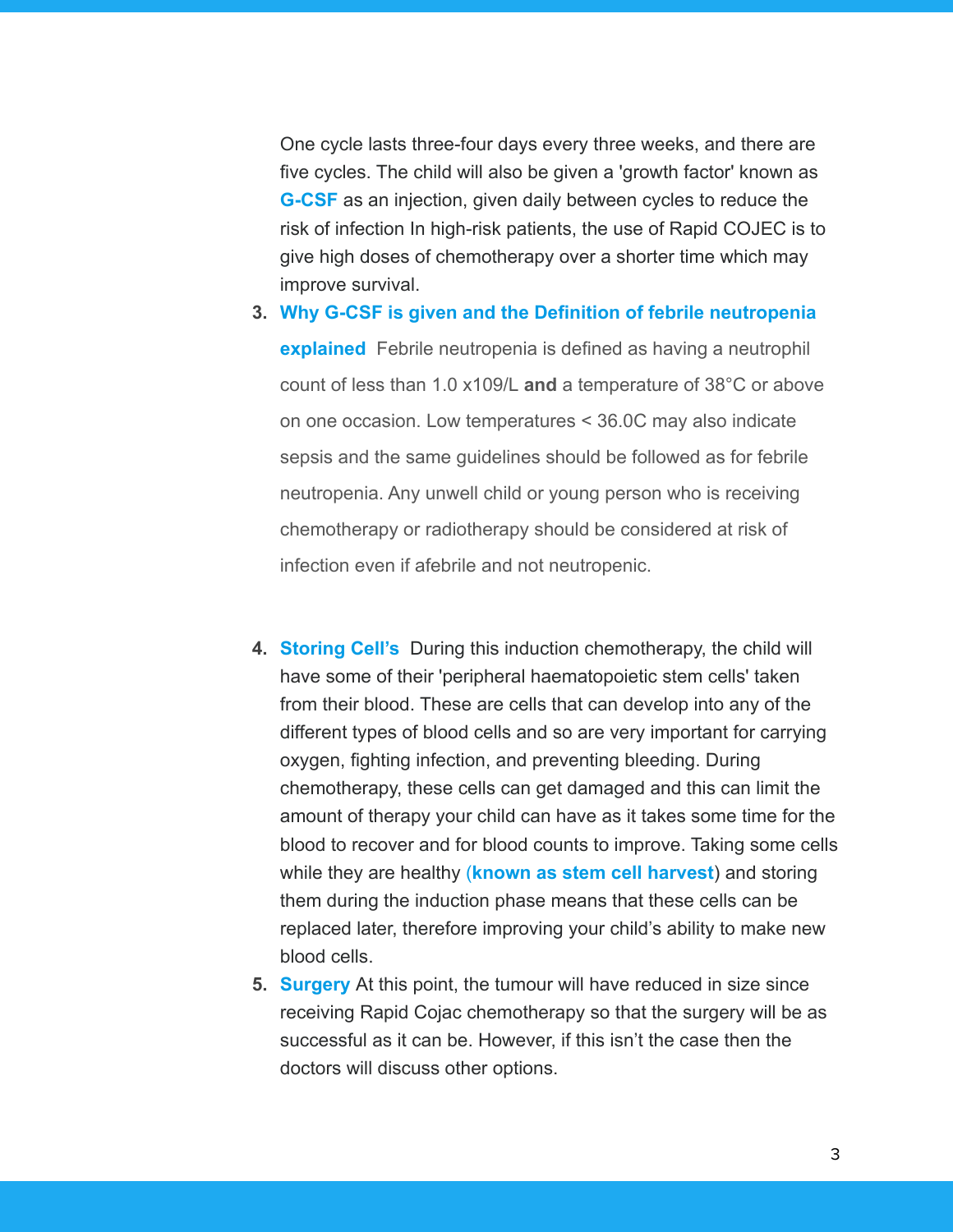The surgeon will remove the tumour along with a margin of healthy cells while trying to cause little disruption to the surrounding structures and organs.

The tumour that has been removed is then sent for further testing in the laboratory. This can provide a clearer picture of the genetic makeup **MYCN** or **MYC** (as mentioned above) of that tumour as well as identifying how much or how little of the tumour remains as active tissue.

Following surgery, a child with high-risk neuroblastoma will have high-dose chemotherapy to try and mop-up any remaining cancer cells.

- **6. High Dose Chemotherapy** Known as consolidation therapy, high-dose chemotherapy aims to 'mop-up' any remaining cancer cells that might be left over following induction chemotherapy and surgery. This chemotherapy is known as 'myeloablative' and is high-dose. The term 'myeloablative' refers to the depletion of the blood-producing cells in the bone marrow as a side-effect. The drugs used in this process are called busulfan and melphalan.
- **7. Side Effects** High-dose chemotherapy can have severe life-threatening toxicities, occurring in 4% of patients. Because the treatment requires several weeks in isolation while blood counts recover, the child is at risk of infection, and usually suffers from mouth sores and mucositis throughout the gastrointestinal tract. Children receive antibiotics, antifungal medications, and pain relief when needed, as well as blood products. Often they are on nutritional support due to the inability to eat, and this may require a feeding tube known as an NG tube, or in some cases due to mucositis throughout the gastrointestinal tract, a drip is given intravenously. Other adverse events include general condition, infection, stomatitis and **VOD** Veno-occlusive disease, which is also called sinusoidal obstruction syndrome (SOS), this happens when the small blood vessels that lead into the liver and are inside the liver become blocked. VOD is caused by high doses of chemotherapy and radiation therapy. **The drug (defibrotide Prociclide)** may be used to prevent or treat VOD. Most children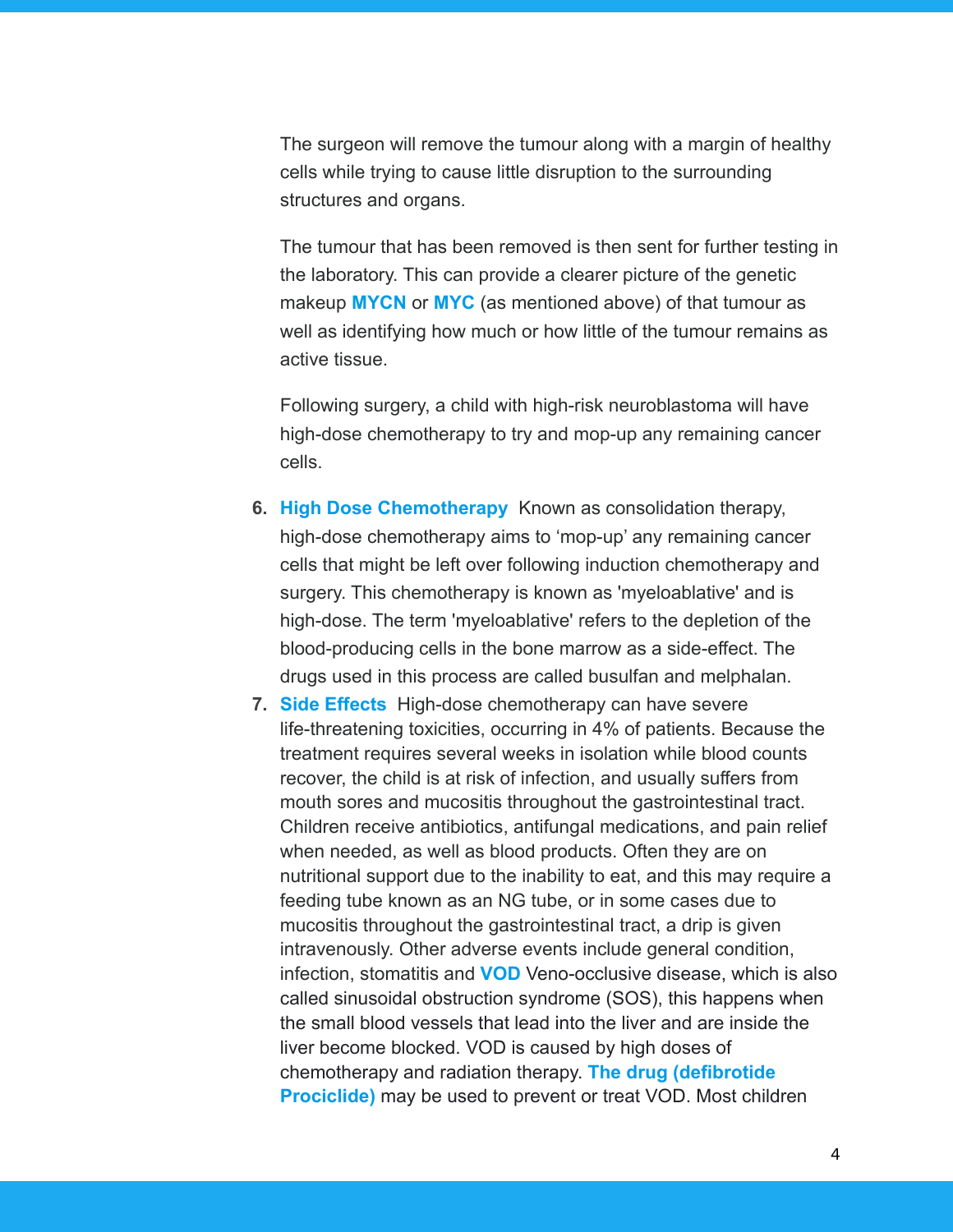have mild to moderate VOD after high dose chemotherapy.and some will recover without treatment within a few weeks or after they get more of the drugs given to suppress the immune system. Sometimes VOD is severe and can lead to liver failure.

**8. Stem cell rescue** Giving higher doses of chemotherapy might be more effective in treating neuroblastoma but it causes severe damage to the bone marrow (where new blood cells are made). Doctors help children by replacing the bone marrow cells - this is called a [stem cell transplant](https://www.solvingkidscancer.org.uk/stem-cell-treatment). These are the cells that were removed at the induction stage, and then harvested.

## **The parents/carers are normally advised to drink a 1Ltr of water and have paracetamol at hand due to the strong smell of sweetcorn as it can cause headaches.**

- **9. Isolation** The child will be kept in isolation until they are no longer at risk of infection. They are at a high risk of infection because of their low white blood cell count. To help lower the risk of infection, your child will stay in a special hospital room and care is taken when family members visit.
- **10.Immunotherapy** The aim of immunotherapy also commonly referred to as antibody therapy - (as with any maintenance therapy) is to keep your child in remission and keep the cancer away. It helps the body's own defenses to turn against the neuroblastoma cells using antibodies.

This should hopefully stop the cancer from returning as the body will learn to recognise and kill the cells. Immunotherapy is given into the bloodstream and is given every month for six months.

**11. Anti-GD2** The antibody used for neuroblastoma is called anti-GD2 and researchers had been testing a type called dinutuximab beta. GD2 is the substance found on the surface of many neuroblastoma cells.

Towards the end of frontline treatment, some families may plan to look towards clinical trials which could be happening in other